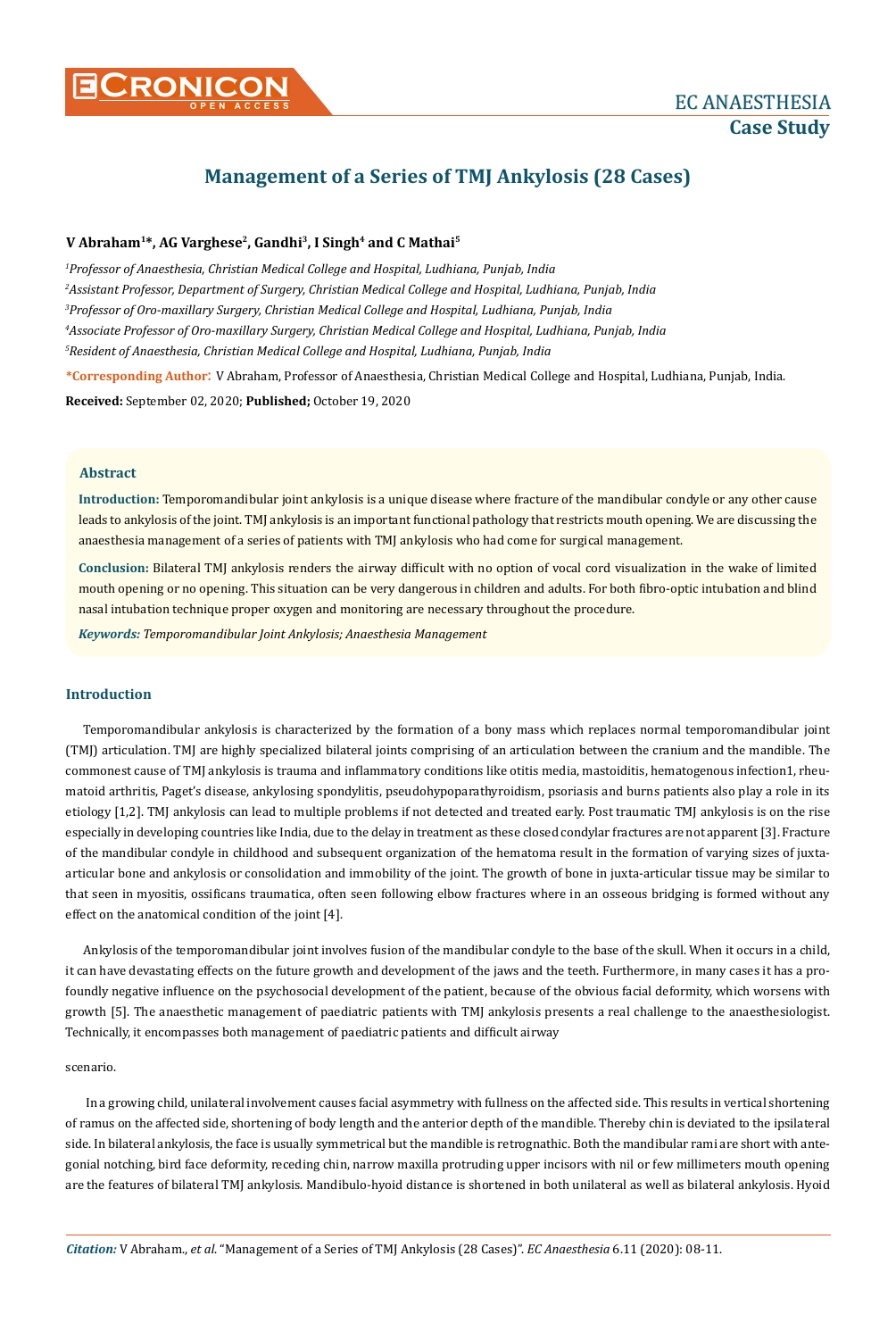bone which masks the position of the inlet of larynx, is situated at a higher cervical vertebral position C3 which normally is at the level of C4 [6]. Untreated cases may lead to malnutrition and poor oral hygiene.

#### **Case Study**

28 patients with TMJ ankylosis- 10 Patients were intubated by blind nasal technique and 18 patients were

intubated by fibro-optic technique.

#### **Preop assessment and preparation**

A detailed history and physical examination was done in all patients. It is very important to take a history of snoring. Extreme precaution has to be taken while prescribing sedative medication to such patients; sedatives, opioids and even anaesthetic agents reduce the pharyngeal muscle tone and may lead to upper airway collapse. They also reduced arousal and ventilator response to hypoxemia and hypercapnia [7].

Use of ant sialagogue medication dries the oral secretion making visualization by Fibro-optic intubation (FOI) scope and blind nasal intubation easier. All our patients were given nasal drops otrivin (xylometazoline hydrochloride) at night and in the morning. Our patients were not given any premedication in the morning due to severe facial deformity. 100% oxygen was given in the recovery for half an hour in a semi sitting position. Patients were nebulized with 4% lignocaine in a semi sitting position for fifteen minutes. In the operation theatre, patients gargle with 2% lignocaine. Ketamine 0.2 mg/kg was given IV with 1 mcg/kg of fentanyl. Glycopyrrolate was also given. Bilateral superior laryngeal nerve block given with 0.25% bupivacaine 1 ml on each side. In blind nasal intubation, patients were induced with  $\rm O_2$ +N<sub>2</sub>O+sevoflurane, and allowed the patients to breathe spontaneously for 45 minutes. As soon as patients are in surgical plane of anaesthesia, endotracheal tube of smaller number size is introduced through the nose and watch the breathing and the movement of the rebreathing bag of mapleson F as it is attached to the endotracheal tube. When it is confirmed by the movement of the rebreathing bag and auscultation during ventilation, long acting muscle relaxant will be given. Fibro optic intubation scope should be introduced after dilating the nostril with the nasopharyngeal tube number 6 or 7. Ketamine 0.2 mg/kg, fentanyl 1 mcg/kg and glycopyrrolate should be given. 100% oxygen should be given through the nostril. An endotracheal tube smaller size number should be inserted over Fibro-optic intubation scope (FOI). As soon as it is confirmed with ventilation and auscultation, long acting muscle relaxant should be given.

# **Result**

# **According to age**

| Age             | <b>Patients</b> |
|-----------------|-----------------|
| $3 - 5$ years   | 8               |
| $6 - 10$ years  |                 |
| $11 - 20$ years | 8               |
| > 20 years      | ς               |

#### **According to sex**

| Age            | <b>Male</b> | <b>Female</b> |
|----------------|-------------|---------------|
| $3 - 5$ years  |             |               |
| $6 - 10$ years |             |               |
| 11 - 20 years  |             |               |
| $>$ 20 years   |             |               |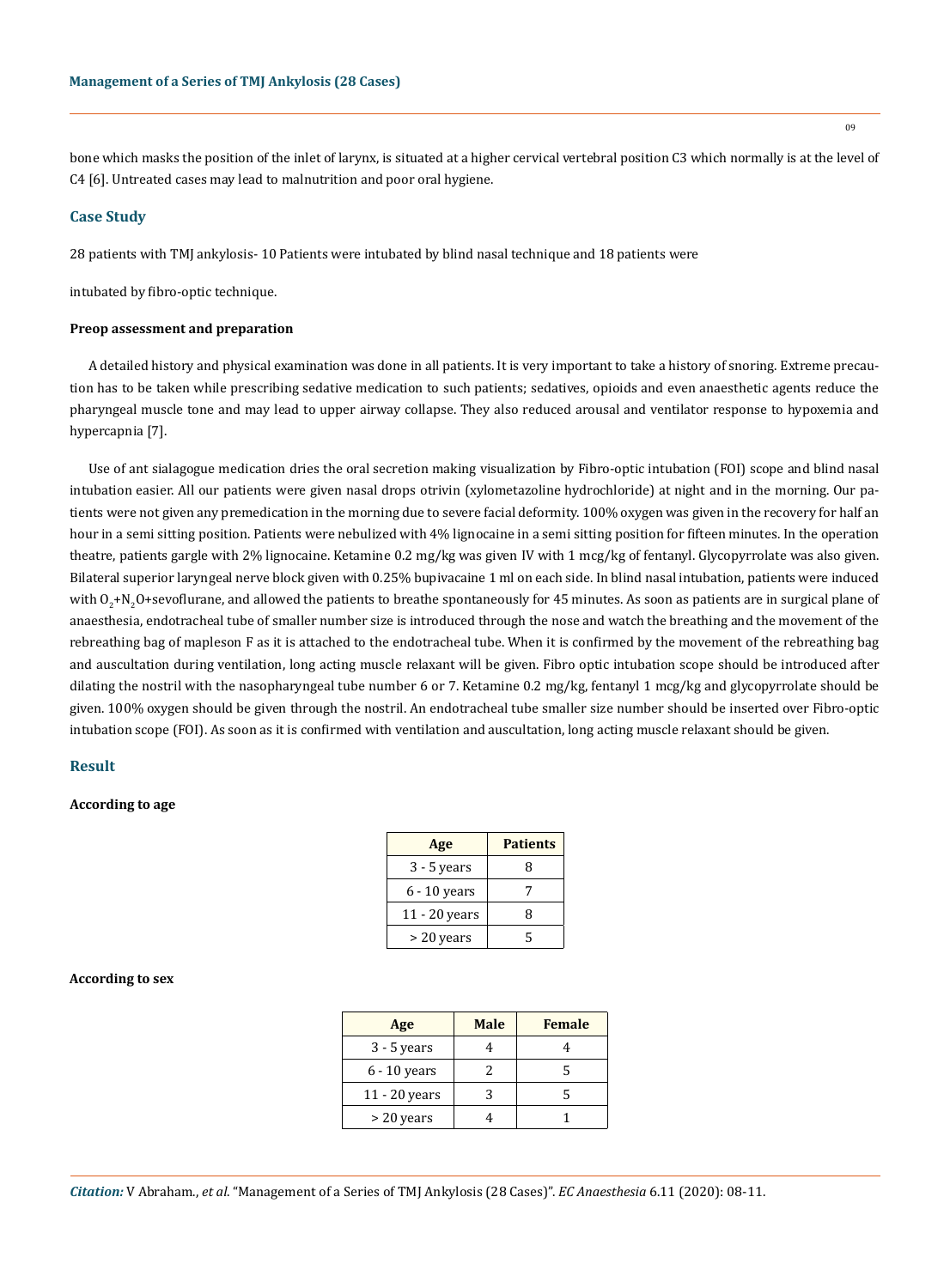#### **Discussion**

Bilateral TMJ ankylosis renders the airway difficult with no option of vocal cord visualization in the wake of limited mouth opening. Problems get compounded in the presence of trismus, associated mandibular hypoplasia affecting the skeletal growth of face and obstructive sleep apnea. TMJ ankylosis is a unique disease characterized by bony or fibrous union between the head of mandibular condyle and glenoid cavity, leading to reduced mouth opening. The most common causes of TMJ ankylosis in paediatric age group are trauma (13 - 100%), local systemic infection (10 - 49%), systemic diseases (10%) like ankylosing spondylitis, rheumatoid arthritis, psoriasis or surgery. The most common causes of bilateral TMJ ankylosis are congenital or post-traumatic [8]. If not treated in time, TMJ ankylosis can lead to multiple problems like poor nutrition due to feeding difficulty, poor oral hygiene, alteration in speech development, poor facial and dentoalveolar development leading to psychological trauma. Children with longstanding bilateral TMJ ankylosis during the active growth phase may have severe bird face deformity due to hypoplastic and retrognathic mandible leading to obstructive sleep apnea, a potentially fatal disorder.

In a growing child, shortening of mandibular rami and narrowing of space between the mandibular angle results in narrow oropharyngeal airway. Further, subatmospheric intrapharyngeal pressure and hypotonicity of oropharyngeal muscle result in airway obstruction and increased airway resistance which may result in corpulmonale. These structural abnormalities with restricted or no mouth opening are responsible for difficulty in securing airway.

Anaesthetic management in surgery of TMJ ankylosis presents a formidable challenge to the anaesthesiologist in maintenance of airway patency. Inability to open the mouth makes direct laryngoscopy impossible. So, it is very important that intubation has to be done either by fibro- optic intubation scope or by blind nasal technique [9]. Awake fibro-optic intubation with topical anaesthesia is regarded as the safest approach in anticipated difficult intubation. However, in a paediatric patient, awake FOI is hardly ever possible. The safest option probably is FOI under deep sedation or GA with maintenance of spontaneous ventilation [10]. In children below 5 years, blind nasal intubation is the option. In addition to facial asymmetry, malocclusion, anemia, malnutrition, airway obstruction may be present. All these changes make not only intubation but ventilation difficult. With proper preoperative preparation induction with inhalational agent, blind nasal intubation is possible.

The treatment of TMJ ankylosis is stretching exercises in the early stages of the cartilaginous calcification and later surgery to restore the jaw movement [11]. The surgical corrections include condylectomy, gap arthroplasty, interposition arthroplasty and artificial replacement of joint [12]. In paediatric cases, TMJ ankylosis present with difficulty intubation due to reduced mouth opening and limited protusion of lower jaw.

There are many methods to secure the airway in TMJ ankylosis. Awake nasal fibro-optic intubation and blind nasal intubation are the important ways of securing the airway. Mainly the selection of the technique depends on many factors, the clinical condition of the patient, availability of equipment and expertise of the anaesthesiologist.

In our institution, blind nasal intubation is done in children below 6 years as there is no small fibro-optic intubation scope. Blind nasal technique should be done by an expert as it can cause failure and may lead to trauma and further airway complications on repeated attempts. It is very important to give small amount of sedation taking care of respiration and vital signs and with the inhalational agent. We connect the endotracheal tube and watch the movement of the reservoir bag.

Awake nasal fibro-optic intubation with topical anaesthesia is regarded as the safest approach in patients with TMJ ankylosis with the patient's cooperation. Topical anaesthesia with titrated sedation and gentle communication with the cooperation of the patient will help in FOI. In uncooperative patients, general anaesthesia or deep sedative through a tube inserted through the other nostril should be given.